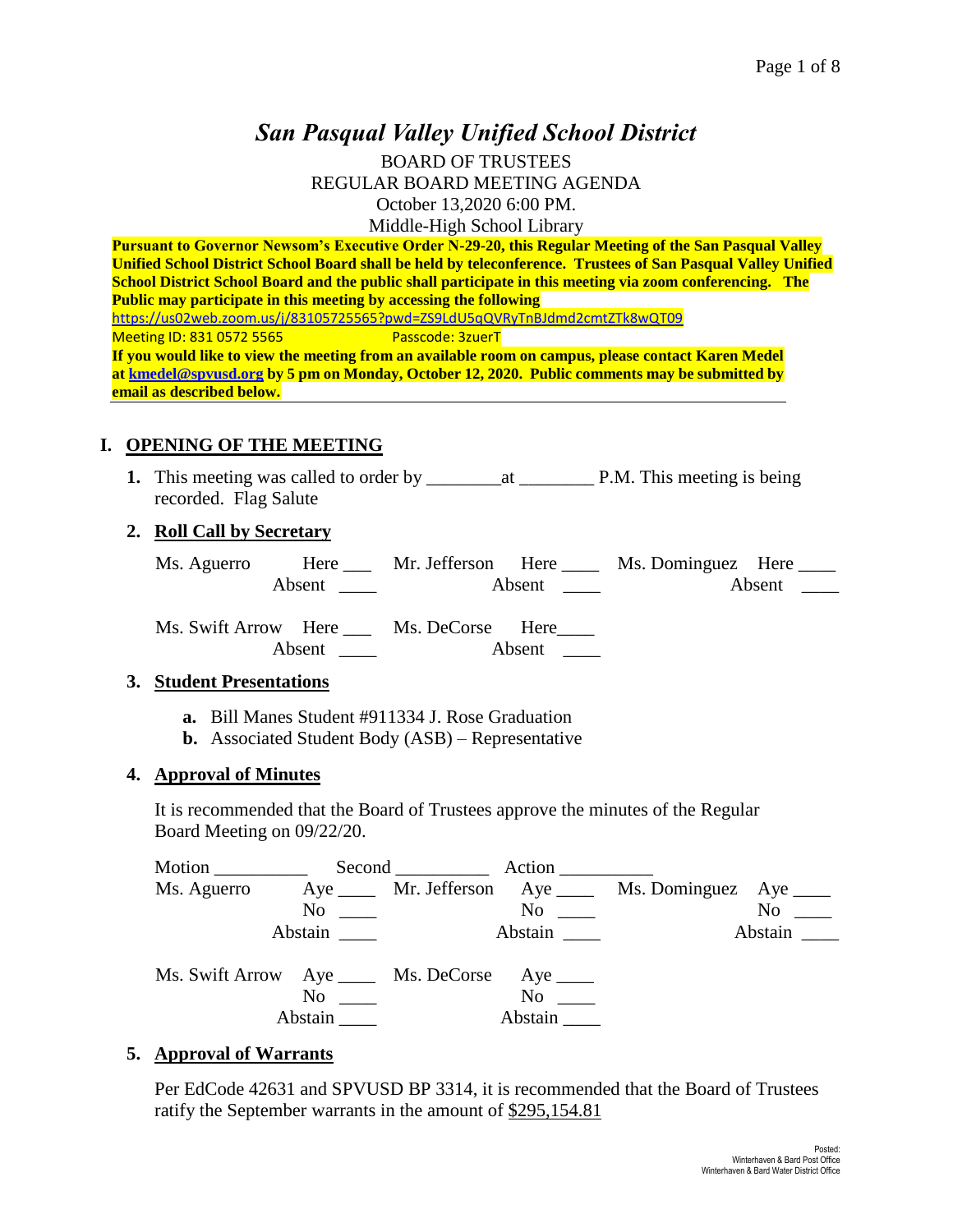| 6. Motion $\qquad \qquad$                      |                                               | Second Action |                                                                                                                  |                                                            |                  |
|------------------------------------------------|-----------------------------------------------|---------------|------------------------------------------------------------------------------------------------------------------|------------------------------------------------------------|------------------|
| Ms. Aguerro                                    |                                               |               |                                                                                                                  | Aye ______ Mr. Jefferson Aye _____ Ms. Dominguez Aye _____ |                  |
|                                                | $\mathrm{No}$ $\_\_$                          |               | No and the North States of the North States and the North States of the North States and the North States and Ta |                                                            | $No \ \_$        |
|                                                | Abstain                                       |               | Abstain                                                                                                          |                                                            | Abstain $\qquad$ |
| Ms. Swift Arrow Aye _____ Ms. DeCorse Aye ____ | N <sub>0</sub><br>and the state of<br>Abstain |               | $No \_\_$<br>Abstain                                                                                             |                                                            |                  |

#### **7. Public Comments**

**Persons who want to comment on topics not included on the agenda or comment on agendized topics are invited to submit comments via email to Executive Secretary, Karen Medel, at kmedel@spvusd.org on or before Monday, October 12, 2020 at 5:00 pm. Please limit comments to 300 words or less. All comments submitted will be read aloud during the meeting. Please note, all email correspondence relating to this meeting will become part of the Board minutes. If your comment is related to a specific Agenda item, please identify the Agenda item in the subject of your email.**

Are there any public comments speakers who require translation?

\*Persons who have complaints against Board members or District staff are encouraged to seek resolution to those complaints by using the San Pasqual Valley Unified School District written complaint procedures before orally addressing them at a meeting. The Board will not respond to such complaints until the applicable complaint procedure (BP/AR 1312.1) has been followed and has reached the Board level. Where a complaint concerns a District employee identifiable by name, position, or other facts, the Board cannot respond until proper written notice has been given to the employee pursuant to Government Code Section 54957.

Comments shall be limited to three minutes per person (six minutes if translation is required) and twenty minutes (forty minutes if translation is required) for all comments, per topic, unless the board president, subject to the approval of the Governing Board, sets different time limits

- **a.** Are there any members of the public to be heard on items not appearing on agenda that are within the jurisdiction of the District?
- **b.** Are there any members of the public to be heard on items appearing on the agenda?
- **c.** Are there any members of the public or parents/guardians of Indian children on equal participation in educational programs provided by the district. Title VII of The Elementary and Secondary Education Act as amended by the Every Student Succeeds Act or PL 114-95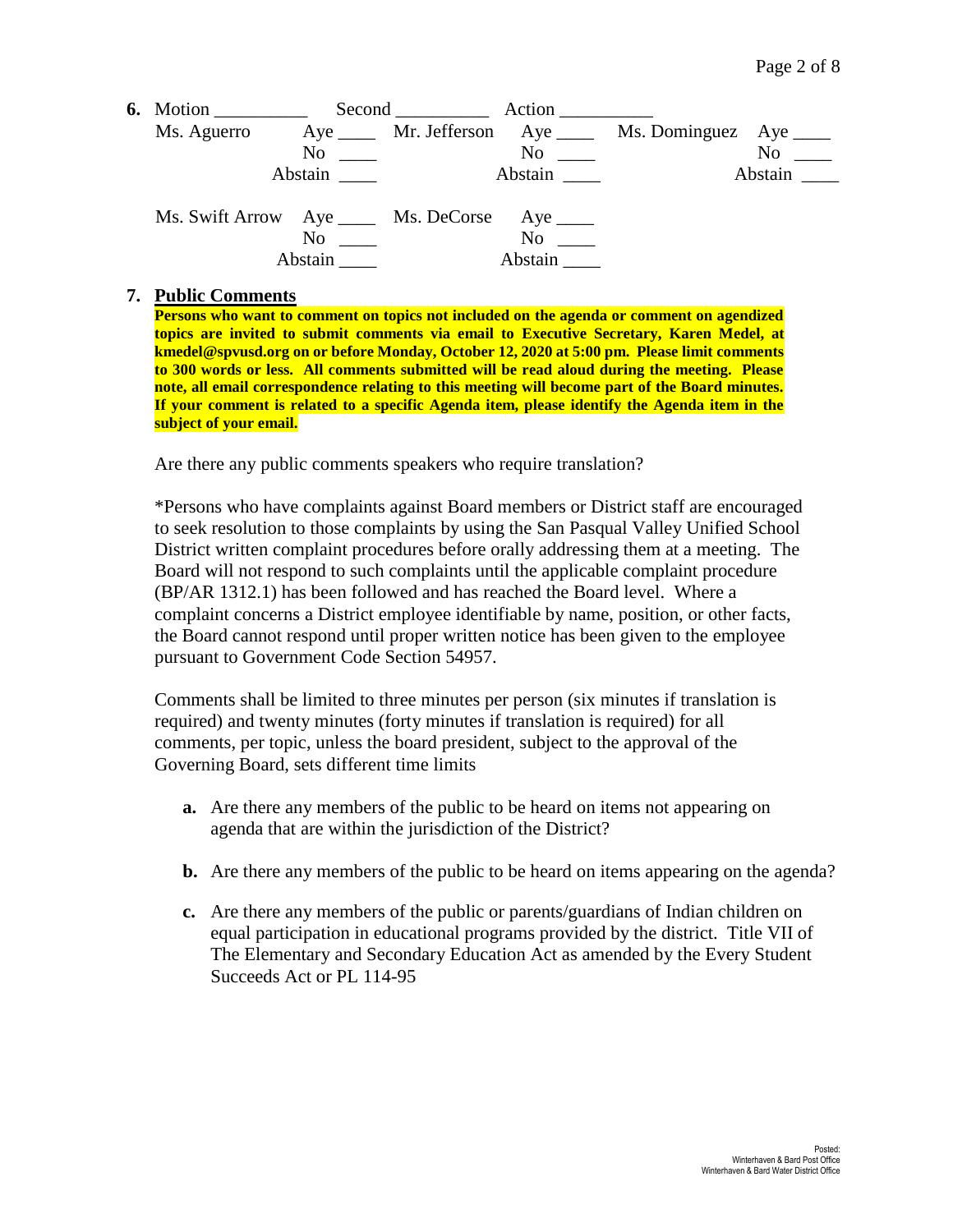# **CALL TO ORDER PUBLIC HEARING** Time: \_\_\_\_\_\_\_\_\_\_\_

Motion to Open Public Hearing

| Motion ___________                             |                            | Second Action |                |                                                            |                  |
|------------------------------------------------|----------------------------|---------------|----------------|------------------------------------------------------------|------------------|
| Ms. Aguerro                                    |                            |               |                | Aye ______ Mr. Jefferson Aye _____ Ms. Dominguez Aye _____ |                  |
|                                                | No<br><u>and the state</u> |               | $No \ \_$      |                                                            | $No \ \_$        |
|                                                | Abstain                    | Abstain       |                |                                                            | Abstain $\qquad$ |
| Ms. Swift Arrow Aye _____ Ms. DeCorse Aye ____ |                            |               |                |                                                            |                  |
|                                                | N <sub>0</sub>             |               | N <sub>0</sub> |                                                            |                  |
|                                                | Abstain                    |               | Abstain        |                                                            |                  |

PUBLIC HEARING: Title VII and Impact Aid. Seek input from parents of Indian children, tribal officials, the Impact Aid Committee and any other interested persons regarding the development or review of education programs and services allowing for the participation of Indian students on an equal basis in the district.

Pursuant to BP/AR 1270, the Memorandum of Understanding between San Pasqual Valley Unified School District and the Quechan Tribe, AR 1270.2, and Title VII, the District will ensure the equal basis participation of, and trible and parental involvement in the education, of those students who live on Indian lands and are claimed for payment under the Title VII of Public Law 103-382. BP/AR 1270 and AR 1270.2 were approved by the board on 08.14.18. Copies of the Impact Aid Report 18.19 and the Indian Policy and Procedures are available at the District Office upon request.

We open the floor to Public Comments regarding education programs and services of Indian students at San Pasqual Valley Unified School District; please only speak on this topic:

\_\_\_\_\_\_\_\_\_\_\_\_\_\_\_\_\_\_\_\_\_\_\_\_\_\_\_\_\_\_\_\_\_\_\_\_\_\_\_\_\_\_\_\_\_\_\_\_\_\_\_\_\_\_\_\_\_\_\_\_\_\_\_\_\_\_\_\_\_ \_\_\_\_\_\_\_\_\_\_\_\_\_\_\_\_\_\_\_\_\_\_\_\_\_\_\_\_\_\_\_\_\_\_\_\_\_\_\_\_\_\_\_\_\_\_\_\_\_\_\_\_\_\_\_\_\_\_\_\_\_\_\_\_\_\_\_\_\_ \_\_\_\_\_\_\_\_\_\_\_\_\_\_\_\_\_\_\_\_\_\_\_\_\_\_\_\_\_\_\_\_\_\_\_\_\_\_\_\_\_\_\_\_\_\_\_\_\_\_\_\_\_\_\_\_\_\_\_\_\_\_\_\_\_\_\_\_\_

\_\_\_\_\_\_\_\_\_\_\_\_\_\_\_\_\_\_\_\_\_\_\_\_\_\_\_\_\_\_\_\_\_\_\_\_\_\_\_\_\_\_\_\_\_\_\_\_\_\_\_\_\_\_\_\_\_\_\_\_\_\_\_\_\_\_\_\_\_ Motion to declare the Public Hearing closed Motion \_\_\_\_\_\_\_\_\_\_ Second \_\_\_\_\_\_\_\_\_\_ Action \_\_\_\_\_\_\_\_\_\_ Ms. Aguerro Aye Mr. Jefferson Aye Ms. Dominguez Aye No \_\_\_\_ No \_\_\_ No \_\_\_ No \_\_\_ Abstain \_\_\_\_ Abstain \_\_\_ Abstain \_\_\_ Abstain \_\_\_ Ms. Swift Arrow Aye \_\_\_\_ Ms. DeCorse Aye \_\_\_\_\_<br>No \_\_\_\_\_ Ms. Only No \_\_\_\_\_ No \_\_\_\_ No \_\_\_\_ Abstain \_\_\_\_ Abstain \_\_\_ Upon the Motion, the Public hearing is closed at \_\_\_\_\_\_\_\_\_\_\_\_\_\_\_\_\_\_\_\_\_\_\_\_\_ PM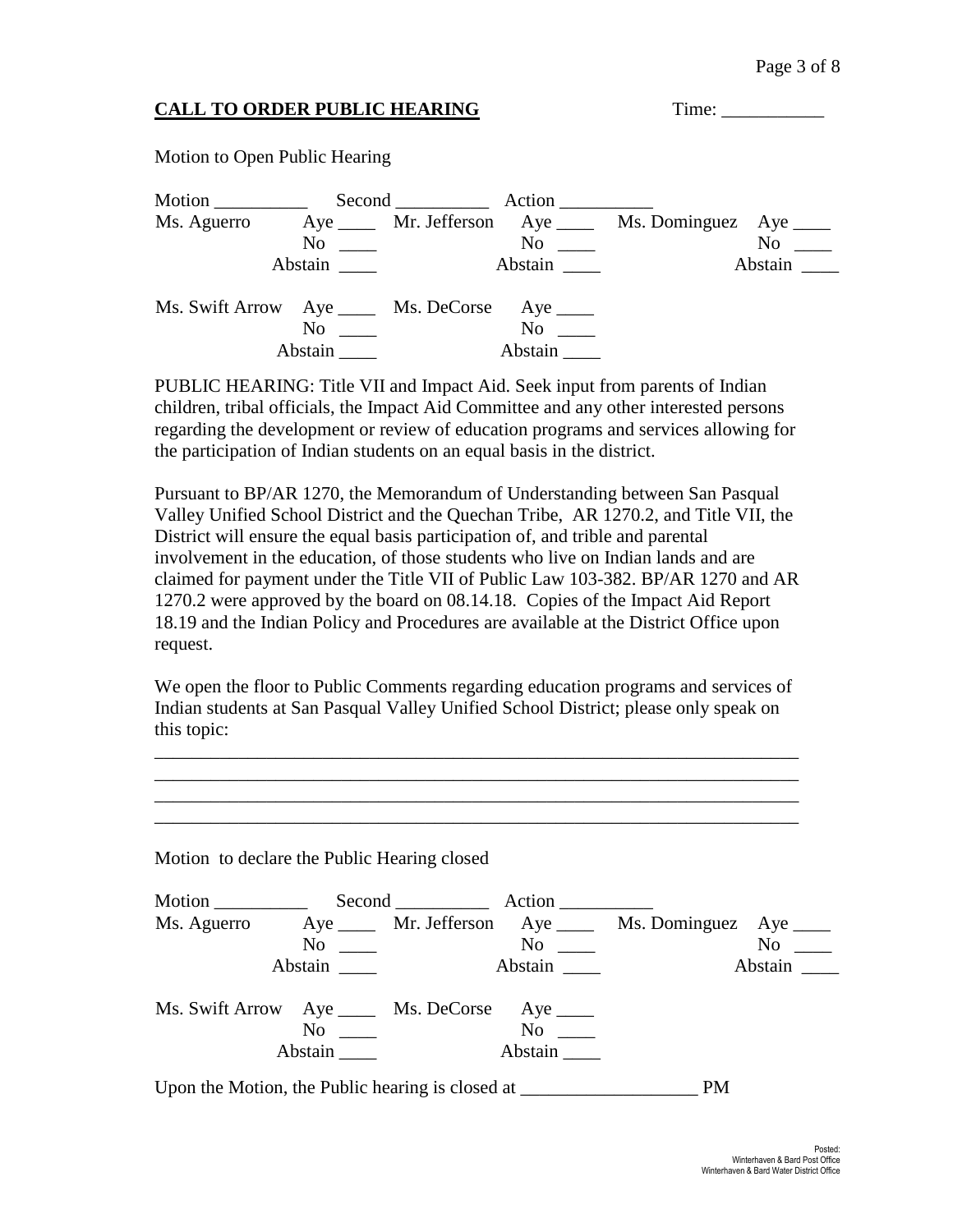### **II. PRESENTATIONS**

### **III. CONSENT ITEMS**

- 1. Annual Memorandum of Understanding: MOU January 1, 2021 until December 31, 2021 between Imperial County Office of Education (ICOE) and SPVUSD Regarding Mutual Obligations Pursuant to CHAT Program
- 2. Memorandum of Understanding Betweem San Pasqual Valley Unified School District and Imperial County Office of Education Curriculum Department – San Pasqual Valley Elementary School Next Generation Science Standards (NGSS)

| Motion $\frac{1}{\sqrt{1-\frac{1}{2}}\cdot\frac{1}{\sqrt{1-\frac{1}{2}}}}$ |                                                                 | Second Action                                                                                                                                                                                                                  |                                                                                                                                                                                                                                                                                                        |
|----------------------------------------------------------------------------|-----------------------------------------------------------------|--------------------------------------------------------------------------------------------------------------------------------------------------------------------------------------------------------------------------------|--------------------------------------------------------------------------------------------------------------------------------------------------------------------------------------------------------------------------------------------------------------------------------------------------------|
| Ms. Aguerro                                                                | $No \ \_$<br>Abstain                                            | No new contract the North State of the North State and State and State and State and State and State and State and State and State and State and State and State and State and State and State and State and State and State a | Aye ______ Mr. Jefferson Aye _____ Ms. Dominguez Aye _____<br>No note that the set of the set of the set of the set of the set of the set of the set of the set of the set of the set of the set of the set of the set of the set of the set of the set of the set of the set of the set of<br>Abstain |
|                                                                            | Ms. Swift Arrow Aye _____ Ms. DeCorse Aye ____<br>No<br>Abstain | No<br>Abstain                                                                                                                                                                                                                  |                                                                                                                                                                                                                                                                                                        |

# **IV. MONTHLY REPORTS**

- 1. San Pasqual Teachers Association (SPTA) Ms. Jennifer Wallace
- 2. California School Employees Association (CSEA) Ms. Airam Hernandez
- 3. Special Education Dr. Thien Hoang
- 4. Elementary School Mr. Ruben Gonzalez
- 5. Middle School Ms. Mary Kay Monson
- 6. High School Mr. Juan Morales
- 7. Business Services Ms. Kish Curtis
- 8. Superintendent/Bill Manes-Adult Education Principal Ms. Rauna Fox a. LCAP
- 9. School Board

### **V. UNFINISHED BUSINESS**

### **VI. INFORMATION ITEMS**

- 1. ICOE Acceptance of LCAP and Adopted Budget for Fiscal Year 2020-2021
- 2. ICOE 4<sup>th</sup> Quarterly Report, 2019-2020 Academic Year
- 3. Updated SRO Costs FY 2020-2021
- 4. Quarterly Report on Williams Uniform Complaints
- 5. Superintendent Accepted Letters of Retirement from Three Certificated Staff Members
- 6. Cost of Replacing/Repairing Crow's Nest on Football Field
- 7. List of Expections for SRO from Committee
- 8. ICOE recommendations on Learning Continuity and Attendance Plan
- 9. Gym Updates Seismic Grant
- 10. MiFi updates distribution numbers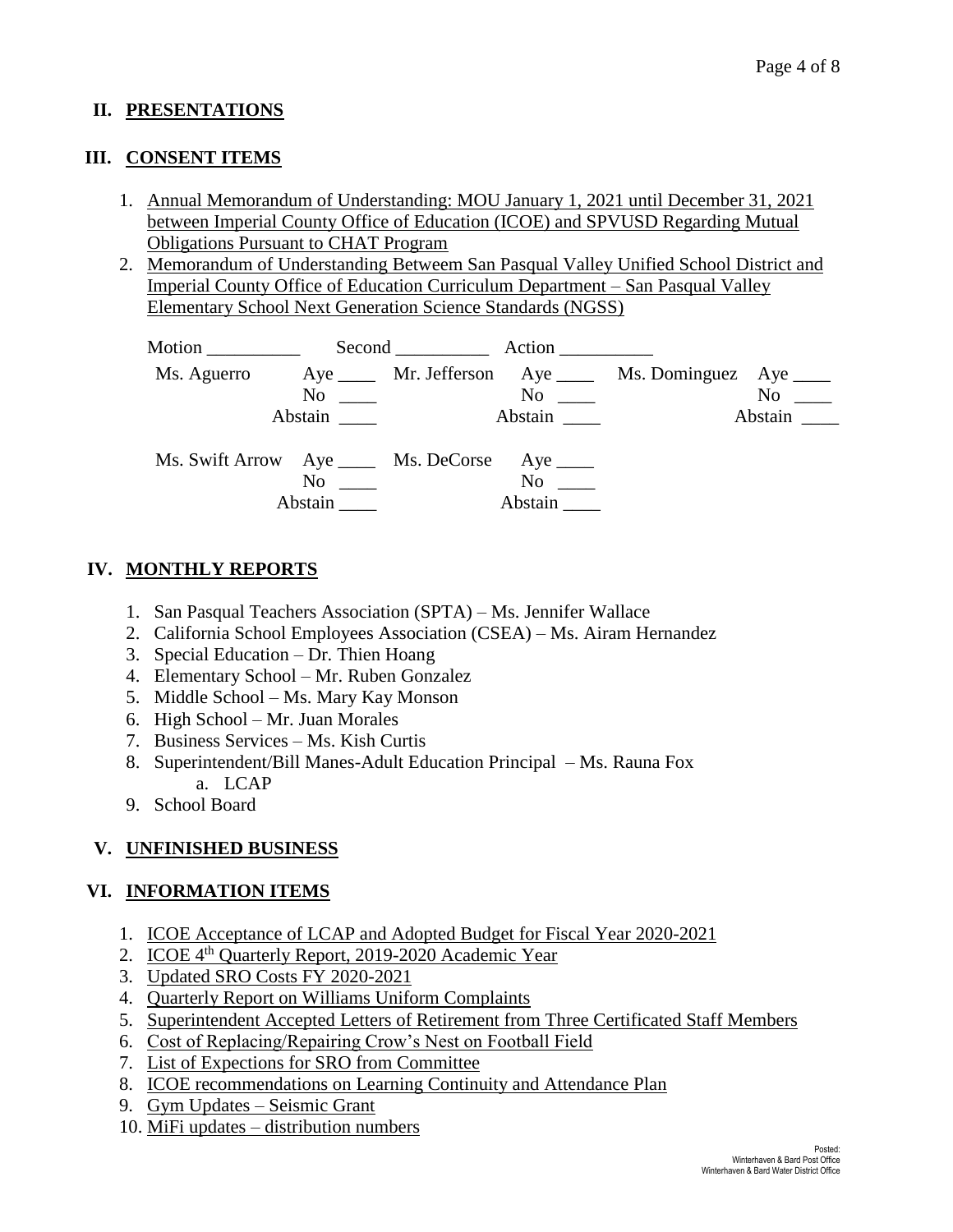11. Comprehensive Support and Improvement 2020-2021 Prompts

# **VII. NEW BUSINESS**

1. CSBA Updated Policies per CSBA Recommendations Following State and Federal **Guideliness** 

|                                                                                 |                                  |                                               | Ms. Aguerro Aye ____ Mr. Jefferson Aye ____ Ms. Dominguez Aye ____                       |               |
|---------------------------------------------------------------------------------|----------------------------------|-----------------------------------------------|------------------------------------------------------------------------------------------|---------------|
|                                                                                 |                                  | $\rm No$ $\rm \_\_\_\$ $\rm No$ $\rm \_\_\_\$ |                                                                                          | $No \ \_$     |
|                                                                                 |                                  | Abstain                                       |                                                                                          |               |
| Ms. Swift Arrow Aye _____ Ms. DeCorse Aye ____                                  |                                  |                                               |                                                                                          |               |
|                                                                                 |                                  |                                               |                                                                                          |               |
|                                                                                 | Abstain $\_\_\_\_\$              |                                               |                                                                                          |               |
| 2. Stay in Distance Learning Until End of First Semester, Discussion and Action |                                  |                                               |                                                                                          |               |
|                                                                                 |                                  |                                               |                                                                                          |               |
|                                                                                 |                                  |                                               | Ms. Aguerro Aye _____ Mr. Jefferson Aye _____ Ms. Dominguez Aye ____                     |               |
|                                                                                 |                                  | $No \ \_\_\_\$ No $\_\_\_\$                   |                                                                                          | $No \_$       |
|                                                                                 | Abstain                          | Abstain                                       |                                                                                          | Abstain       |
| Ms. Swift Arrow Aye _____ Ms. DeCorse Aye ____                                  |                                  |                                               |                                                                                          |               |
|                                                                                 |                                  |                                               |                                                                                          |               |
|                                                                                 |                                  | Abstain                                       |                                                                                          |               |
| 3. Variable Term Credential Waiver: Mr. Xavier Sanders, Science Teacher         |                                  |                                               |                                                                                          |               |
|                                                                                 |                                  |                                               |                                                                                          |               |
|                                                                                 |                                  |                                               |                                                                                          |               |
|                                                                                 | $No \ \_$                        |                                               | Ms. Aguerro Aye _____ Mr. Jefferson Aye _____ Ms. Dominguez Aye ____                     | $No \ \_$     |
|                                                                                 | Abstain _______                  |                                               |                                                                                          | Abstain       |
|                                                                                 |                                  |                                               |                                                                                          |               |
| Ms. Swift Arrow Aye _____ Ms. DeCorse Aye ____                                  |                                  |                                               |                                                                                          |               |
|                                                                                 | $No \ \_$<br>Abstain $\_\_\_\_\$ | No<br>Abstain                                 |                                                                                          |               |
|                                                                                 |                                  |                                               |                                                                                          |               |
|                                                                                 |                                  |                                               | 4. Additional Fees Associated with Gym Project – Convert Modular Buildings to Site-Built |               |
| <b>Wood Frame Construction</b>                                                  |                                  |                                               |                                                                                          |               |
|                                                                                 |                                  |                                               |                                                                                          |               |
|                                                                                 |                                  |                                               | Ms. Aguerro Aye _____ Mr. Jefferson Aye _____ Ms. Dominguez Aye ____                     |               |
|                                                                                 | $No \ \_$                        | $No \_\_$                                     |                                                                                          | No $\qquad$   |
|                                                                                 | Abstain                          | Abstain                                       |                                                                                          | Abstain       |
| Ms. Swift Arrow Aye _____ Ms. DeCorse Aye ____                                  |                                  |                                               |                                                                                          |               |
|                                                                                 | $No \ \_$                        | $No \ \_$                                     |                                                                                          |               |
|                                                                                 | Abstain                          | Abstain                                       |                                                                                          |               |
|                                                                                 |                                  |                                               |                                                                                          | <b>Doctod</b> |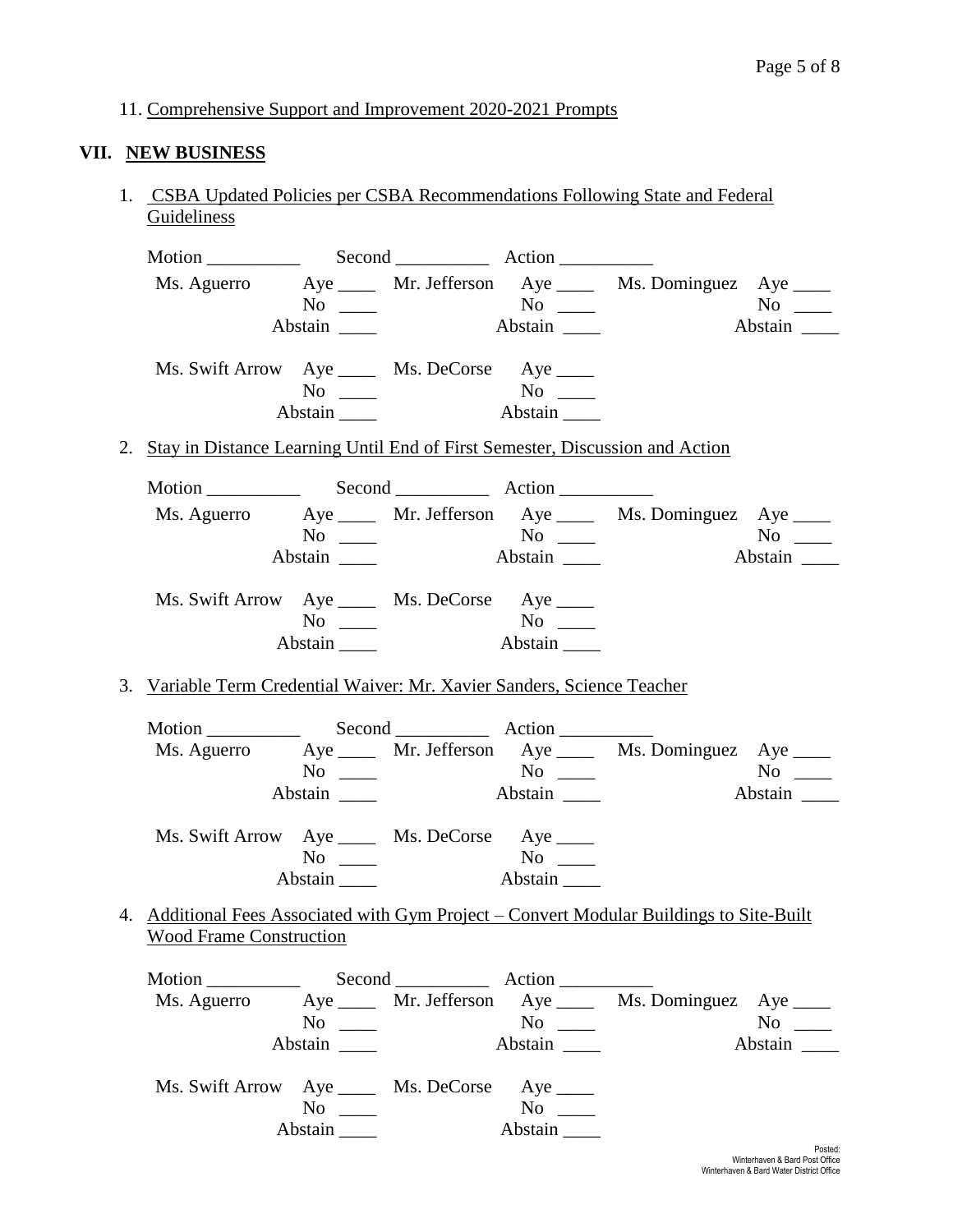5. Board Member Compensation for Members Absent During Board Meetings in October

Motion \_\_\_\_\_\_\_\_\_\_ Second \_\_\_\_\_\_\_\_\_\_ Action \_\_\_\_\_\_\_\_\_\_ Ms. Aguerro Aye Mr. Jefferson Aye Ms. Dominguez Aye No \_\_\_ No \_\_ No \_\_ No \_\_ No \_\_ Abstain **Abstain Abstain Abstain** Ms. Swift Arrow Aye \_\_\_\_ Ms. DeCorse Aye \_\_\_\_ No \_\_\_\_ No \_\_\_ Abstain \_\_\_\_\_ Abstain \_\_\_\_

### **VIII. BOARD COMMENTS**

### **IX. ITEMS FOR FUTURE AGENDA**

1. ICOE Recommendations on Learning Continuity and Attendance Plan

# **X. CLOSED SESSION Time: \_\_\_\_\_\_P.M.**

Motion \_\_\_\_\_\_\_\_\_\_\_\_\_\_\_ Second \_\_\_\_\_\_\_\_\_\_\_\_\_\_ Action \_\_\_\_\_\_\_\_\_\_ Ms. Aguerro Aye \_\_\_\_ Mr. Jefferson Aye \_\_\_\_ Ms. Dominguez Aye \_\_\_\_ No \_\_\_ No \_\_ No \_\_ No \_\_ Abstain \_\_\_\_ Abstain \_\_\_ Abstain \_\_\_ Abstain \_\_\_ Ms. Swift Arrow Aye \_\_\_\_ Ms. DeCorse Aye \_\_\_\_ No \_\_\_\_ No \_\_\_ Abstain \_\_\_\_ Abstain \_\_\_

- 1. CONFERENCE WITH LABOR NEGOTIATOR (Superintendent) Pursuant to Government Code 54957.6
- 2. PERSONNEL MATTERS Pursuant to Government Code 54957
- 3. STUDENT MATTERS Pursuant to Education Code 48918
	- a. JA6000194 Involuntary Transfer to San Pasqual Valley Vocational Academy
	- b. JH911063 Admission to San Pasqual Valley Unified School District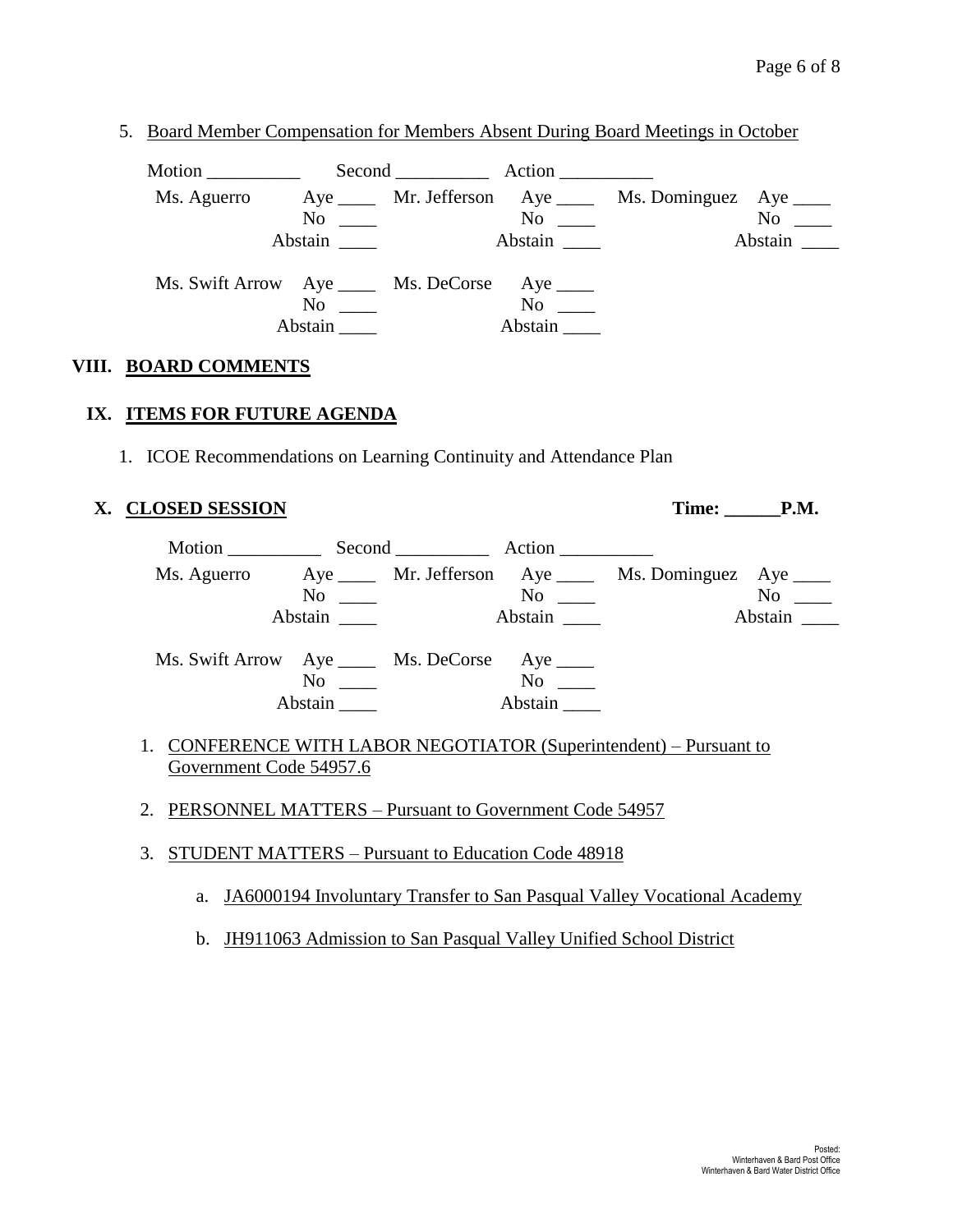# XI. RECONVENE Time: \_\_\_\_\_\_ P.M.

|             |                                                | Second Action |                                                            |
|-------------|------------------------------------------------|---------------|------------------------------------------------------------|
| Ms. Aguerro |                                                |               | Aye ______ Mr. Jefferson Aye _____ Ms. Dominguez Aye _____ |
|             | $No \ \_$                                      | $No \ \_$     | $No \_$                                                    |
|             | Abstain                                        | Abstain       | Abstain                                                    |
|             | Ms. Swift Arrow Aye _____ Ms. DeCorse Aye ____ |               |                                                            |
|             | $\mathrm{No} \quad \_\_\_\$                    | No            |                                                            |
|             | Abstain                                        | Abstain       |                                                            |

Report to the Public on any reportable action taken in Closed Session

# 1. STUDENT MATTERS – Pursuant to Education Code 48918

a. JA6000194 Involuntary Transfer to San Pasqual Valley Vocational Academy

| Motion Second Action                           |           |                |         |                                                                      |                        |
|------------------------------------------------|-----------|----------------|---------|----------------------------------------------------------------------|------------------------|
|                                                |           |                |         | Ms. Aguerro Aye _____ Mr. Jefferson Aye _____ Ms. Dominguez Aye ____ |                        |
|                                                | $No \ \_$ |                |         |                                                                      |                        |
|                                                | Abstain   |                |         |                                                                      | Abstain                |
| Ms. Swift Arrow Aye _____ Ms. DeCorse Aye ____ |           |                |         |                                                                      |                        |
|                                                | $No \_$   |                |         |                                                                      |                        |
|                                                | Abstain   | <b>Abstain</b> |         |                                                                      |                        |
|                                                |           |                |         | b. JH911063 Admission to San Pasqual Valley Unified School District  |                        |
|                                                |           |                |         | Ms. Aguerro Aye ____ Mr. Jefferson Aye ____ Ms. Dominguez Aye ____   |                        |
|                                                | $No \_\_$ |                |         |                                                                      | $\mathbf{N}\mathbf{o}$ |
|                                                | Abstain   |                | Abstain |                                                                      | Abstain                |
| Ms. Swift Arrow Aye _____ Ms. DeCorse Aye ____ |           |                |         |                                                                      |                        |
|                                                | $No \_\_$ |                |         |                                                                      |                        |
|                                                | Abstain   |                | Abstain |                                                                      |                        |